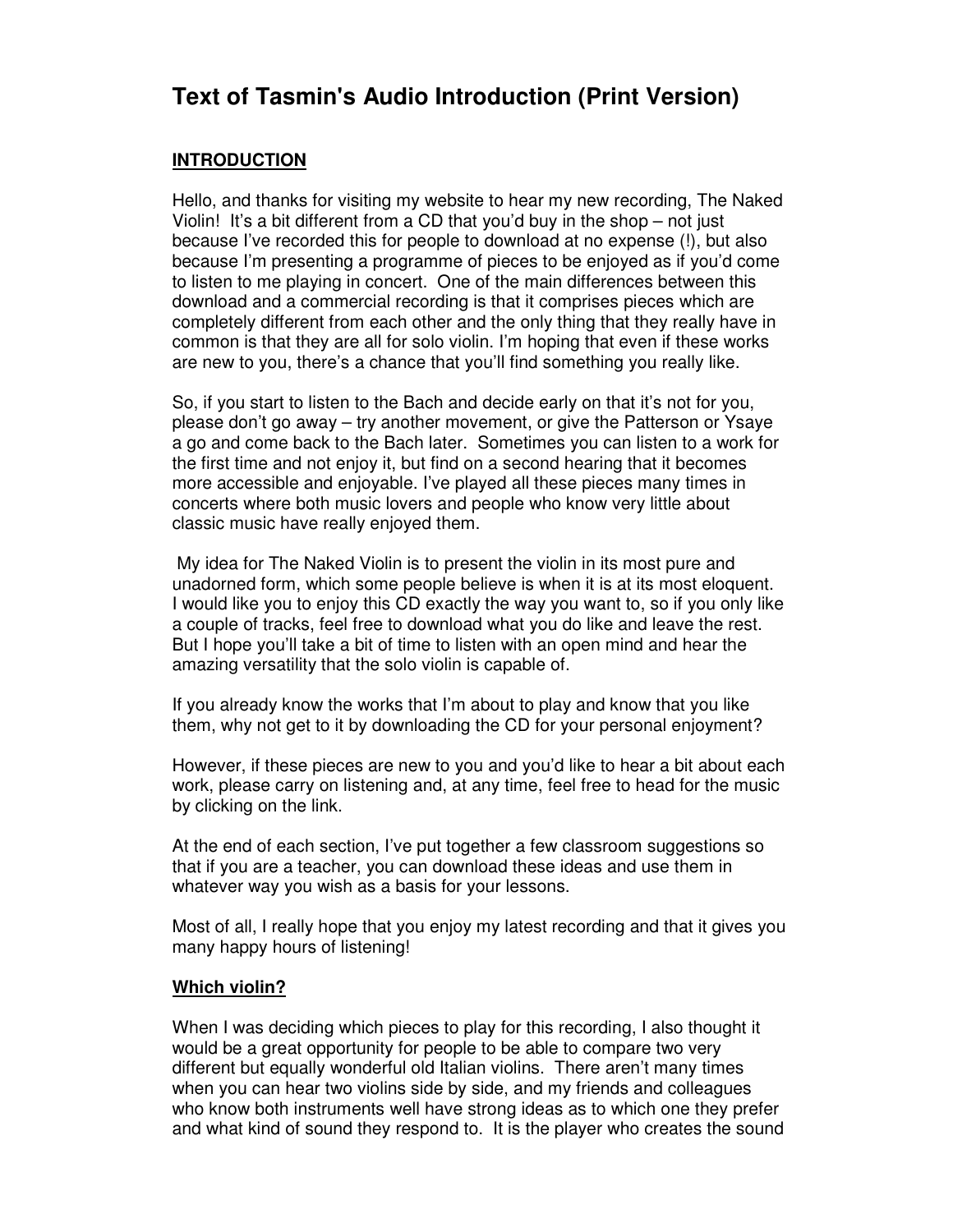but it is the violin that dictates the range of possibilities that can be produced. If this all sounds a bit technical, let me make an analogy with, for instance, cooking. Chicken is always chicken, but can be made to taste entirely different according to how it is cooked and what other ingredients are used. So it is with the violin, the player is an individual who will bring his or her own particular personality and distinctive sound to each different violin.

Let me tell you a bit about both instruments and then while you're listening to the music, you can see how different they are and perhaps decide for yourself which one you like better.

My own violin is a Giovanni Batista Guadagnini which was made in Milan in 1757. I also have on loan from the Royal Academy of Music in London, the Regent Stradivarius which was crafted in 1708, a mere 50 years earlier. Let's put that into some sort of historical perspective: if we imagine that Bach was only 23 when the Regent was made and Mozart was a mere one-year-old when Guadagnini put the finishing touches to the vibrant red varnish, you can begin to see how amazing it is that these instruments are still sounding and looking so fabulous!

Comparing instruments is a bit like talking about the taste of food or comparing fine wine. It's hard to put the feelings into words and you really have to experience it so I won't waffle on too much about how they sound, but instead I'll play the same things on each instrument so that you can hear the difference for yourself.

Here are some boring scales to give you an idea how both violins sound and to hear each of the four strings in succession. See what you think and whether any differences leap out at you. You may well find that you do not distinguish easily between the two violins, and if you don't then I'm doing my job better than I thought!

--- INSTRUMENTAL DEMONSTRATION ---

So what did you think? Here's an example of what some violinists have to say on the subject.

Some people like to play Stradivarius's because they are exciting instruments and can take you by surprise - a bit like a wild racehorse! The upper timbres of the instrument are more prominent and that's what tends to give the violins their carrying power in a large concert hall. This is why solo violinists have often preferred to play a Strad, assuming they got the chance to! Curiously though, they are not always as beautiful to listen to close up and they can be very tricky to record.

By contrast the Guadagnini is like rich velvet with no harsh edges at all. It's a great instrument for chamber music and it records really well, but because there's so little edge and grit, that it doesn't always make the sound easy to project in a big hall.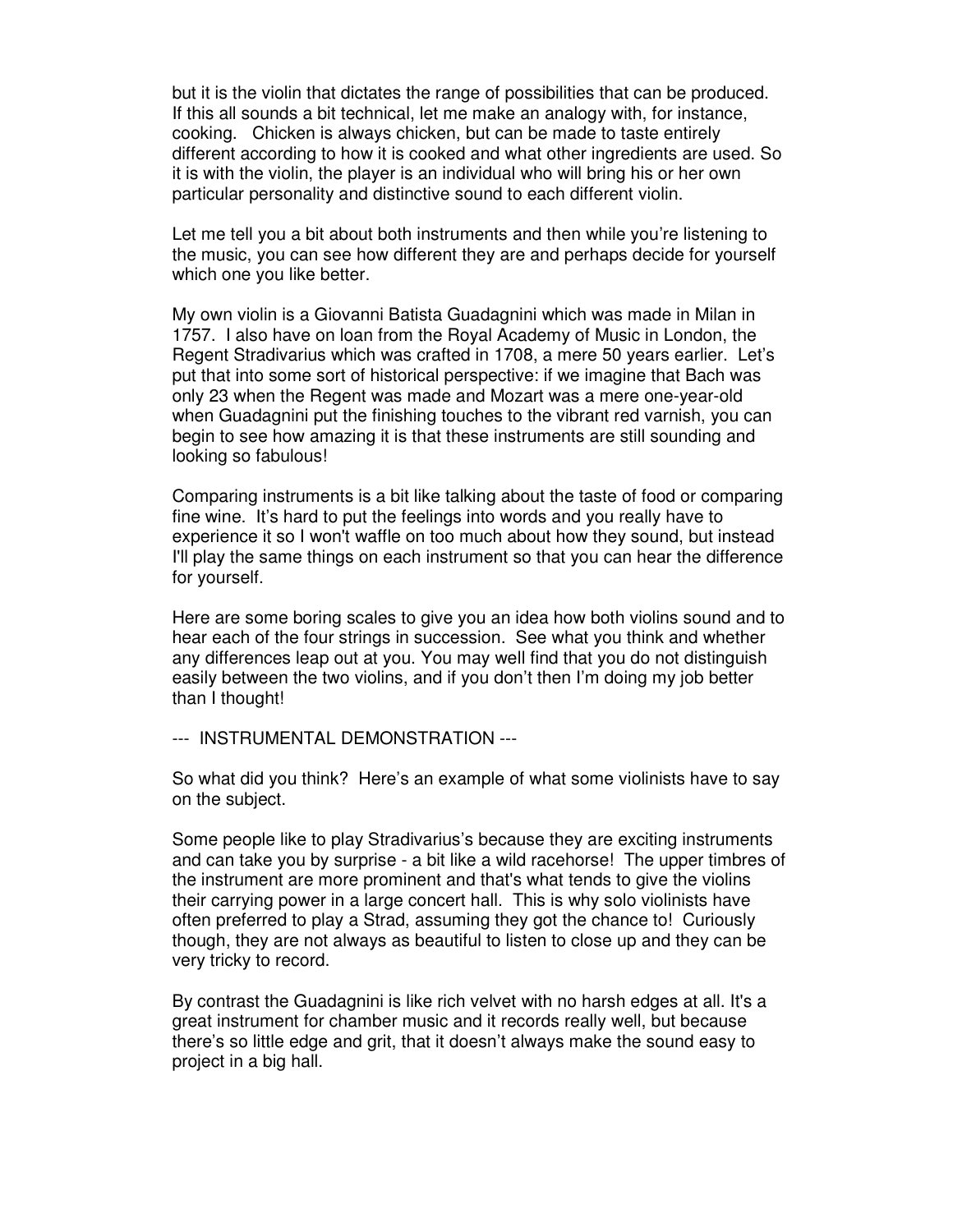## **BACH**

The first piece that I'd like to play is one of the six incredible and varied works that Bach wrote for solo violin. They are ranked as among the most challenging but rewarding in the repertoire and they can be challenging for the listener too, but I think it's fair to say that the one that I'm about to play is the most upbeat of them all. I remember vividly playing a couple of movements of this work while I was in Zimbabwe some years ago at a festival. One of the concerts involved me playing on a boat on the river near (but not too near) the Victoria falls, with the audience sitting on the riverbank. A passing hippopotamus stopped to listen to me for a whole seven minutes while I played the Loure and the Gavotte, so if you want to find out what wild animals in Zimbabwe like to relax to, just click on those two tracks.

Bach composed the 6 sonatas and partitas in 1720, while he was working at the court in Cöthen. The manuscript of these works was nearly destroyed but luckily for us, someone saved it from being lost forever and used as butcher's paper!

Some of you may be wondering what a partita is? Well, it's very simply a collection of dances - and all the movements in this E major partita are indeed dances, with the exception of the first one. I think it's interesting that in this final work for solo violin, Bach didn't want to head immediately for the dance floor, but instead he chose herald the music in with an exhilarating Preludio. Have a listen – I think you'll agree, it's a breathtaking ride and a joyous way to start! With the exception of the first few bars at the beginning and end, the style is a moto perpetuo, which means, perpetual motion; so I'm playing rapid-fire semiquavers which are some of the fastest notes in music and You'll see what I mean when it begins - quite exhausting to play, in fact!

After all that hectic activity, it's time for something more relaxing, and the 2nd movement is a very beautiful slow dance called a Loure. This is the one that made the hippo stop to listen. Each section is repeated and it's up to the player to embellish it a little - or a lot - as they choose. It was the custom, at the time that Bach was writing, for players to ornament, or decorate, the music in their own particular style - like a form of improvisation. In fact, many of Bach's works have only a skeletal form of the music written down. In some pieces, for instance, he simply wrote down the melody and the bass line for harmony, and the rest was left up to the performer to provide the ornamentation and layout of the chords.

Following the Loure is one of the most famous of all the pieces that Bach wrote - the Gavotte en Rondeau, which is a sprightly dance in 2/2, i.e. two, rather than four, main beats in the bar, with a feeling of "one and two and…". A rondo is a musical form whose opening idea is brought back at the end of each section, a little bit like the chorus in a song. One of the enjoyable things about a repeated theme is that one can have fun thinking of a variety of ways to play the tune - not just quietly or loudly, but sometimes boldly or more hesitantly...

There are two Minuets in this E major partita, and the minuet is a dance which is traditionally in three, a sort of stately waltz. Again each section is repeated and the first minuet has an extrovert character. The second minuet is softer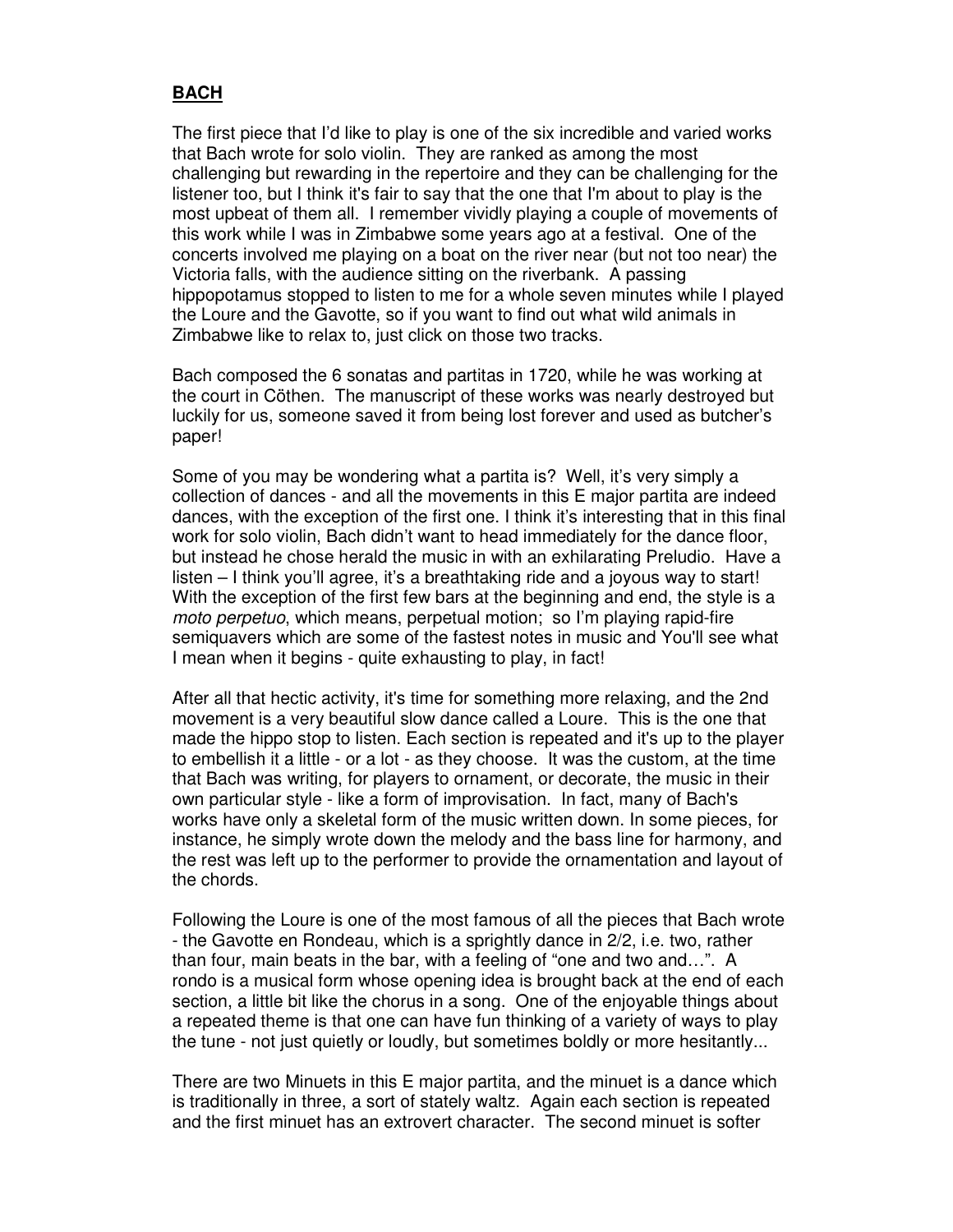and more lyrical. It has a continuous note called a pedal, which is slightly reminiscent of the bagpipes, and this is interspersed with a lighter, more sprightly motif. After the second minuet, it's traditional to repeat the first minuet for one last time.

The penultimate movement is the most peasant-like of all the dances. A rumbustious Bourée which is quite wild in feeling - maybe it was meant to be danced after having consumed a fair amount of alcohol as it certainly reels and gallops about from place to place!

Finally the Partita ends with a joyful Gigue, again a traditional dance in three.

In this particular case, the time signature which denotes the beats is 6/8 which means that there are six beats in the bar, but the overall feeling is of two main beats, each one subdivided into three - a bit like an "oom par par" feeling. I have a particular affection for this Gigue as it was the very first piece of Bach that I ever learned.

I'll be playing the Bach on my 1757 Guadagnini violin

## **Classroom suggestions**

#### Here are some suggestions for classroom work

What moods do each of the movements conjure up for you? What about the overall shape of the work? Can you imagine what it would have been like without the Preludio to begin with? Is there another dance that might have worked to begin the piece with?

In the Preludio Can you hear the different rhythms that jump out at you, even though I am playing only a succession semiquavers with an equal rhythm? Near the end of the Preludio, there is a section where Bach employs a technique called Bariolage, which is a French word. This is when the violinist plays two notes which are the same, only one is open string and the other one stopped note on an adjacent string – even though the notes are the same pitch, when you switch quickly from one string to another, there is a different tone-colour. What effect does that produce on the ear, and do you know what the other word is for Tone colour? (Answer: timbre).

Have a listen to Bach's use of harmony, which is particularly inventive in the Loure. Can you imagine what this piece would sound like if it were accompanied on the piano or harpsichord, with the violin playing the top line? Would that take away some of the character of the piece?

For younger students, can you make up your own dance to the different movements?

In the Gavotte there are four different episodes, can you describe the character of each and find the one which is completely different from the others. Why is it so different? (Answer: the third episode, which is made up entirely of single notes, with no double stopping, and is also more introverted in character.)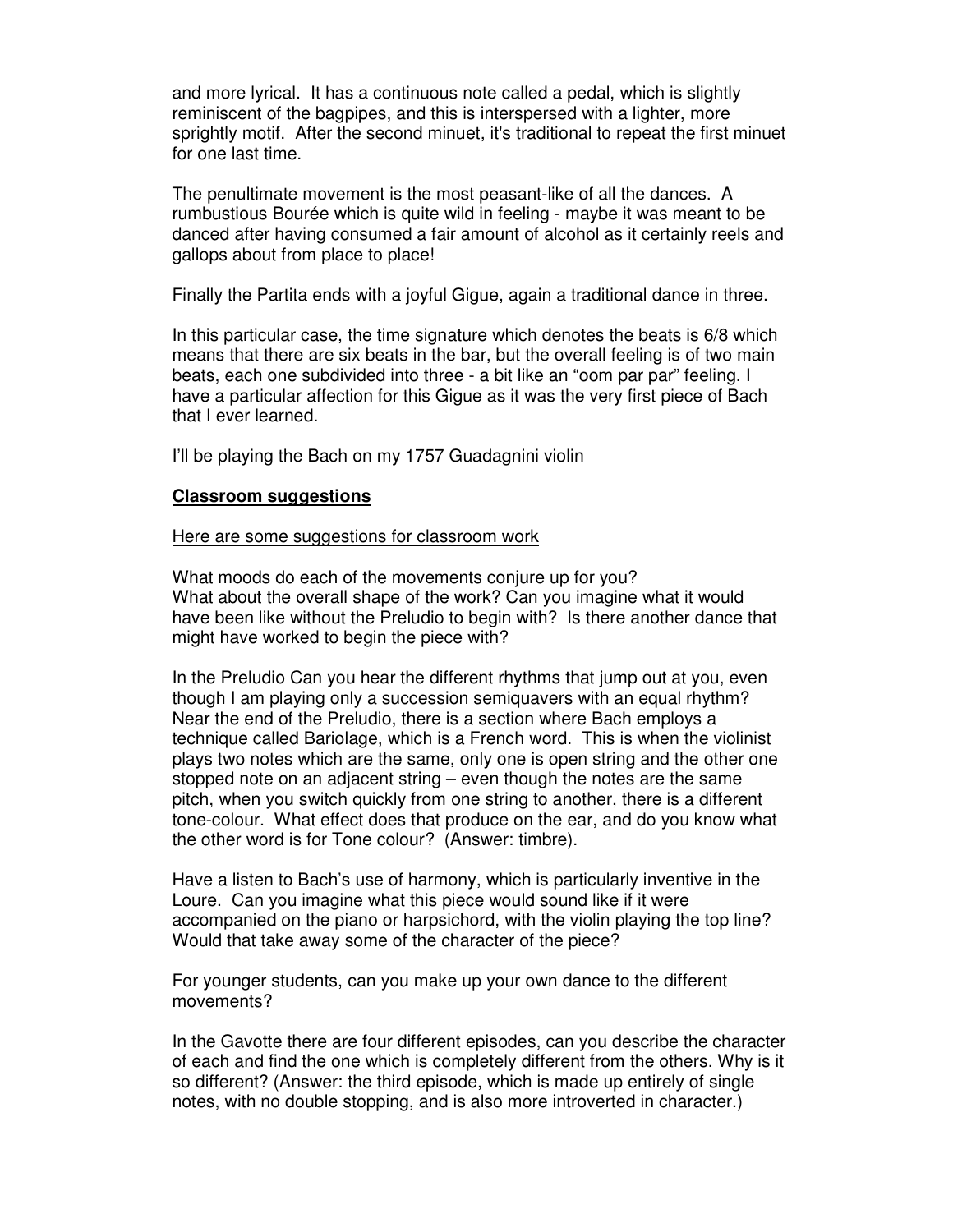Can you find other pieces by different composers with the same dances – compare Bach's version of a Gigue to another composers idea of the same dance.

For advanced students use of ornamentation is a way to decorate the theme – what other ornaments do they hear? What purpose do they serve? (Answer: decoration and embellishment.)

## **PATTERSON**

Paul Patterson was inspired by Polish folk music when he wrote this terrific and witty piece in 1984. He later amended it for a violin competition, and obviously decided that any violinist who was going to play this, needed to be put through their paces.

I wanted to include this on my recording because I love the way that he uses all the pyrotechnics on the violin to show any listener and music lover the amazing variety of sounds that a single violin can produce. If anyone listening to this knows the orchestral piece "Young person's guide to the Orchestra" by Benjamin Britten, you'll be able to see the similarity of idea in the introduction of a new "trick" in each section. It's also a very clever piece in the way that he develops the theme.

It's a Theme and Variations, and if you'll permit me, I'm going to give you a little spoken introduction with the violin, as this is something I love to do in concert.

Here we go:

--- PATTERSON INTRODUCTION WITH VIOLIN ---

In fact, my spoken introduction probably lasts longer than the piece itself! And for this work, I am playing my Stradivarius violin.

## **Classroom suggestions for Patterson**

What adjectives would you use to describe the character of the theme? (Answer: alternating purposeful and hesitant.)

After the main theme, there is a section with a mixture of bowed notes and pizzicato from the left hand. Saltando is the name given to the technique when a violinist throws the bow on the string and it jumps up and down. Can you hear how many times this happens in the pizzicato section – and can you hear the particularly long Saltando? Just out of interest, do you think that this section is funny? If so, why? (Answer: The unexpected dynamics and juxtapositon of bowed and pizzicato notes.)

During the Andante Dramatico, there is a short section with artificial harmonics, which produce a high and ethereal sound. Does this sound remind you of another instrument? (Pan pipes? Flute?) For more advanced students, can you spot the rising triad of the theme in the short harmonics section?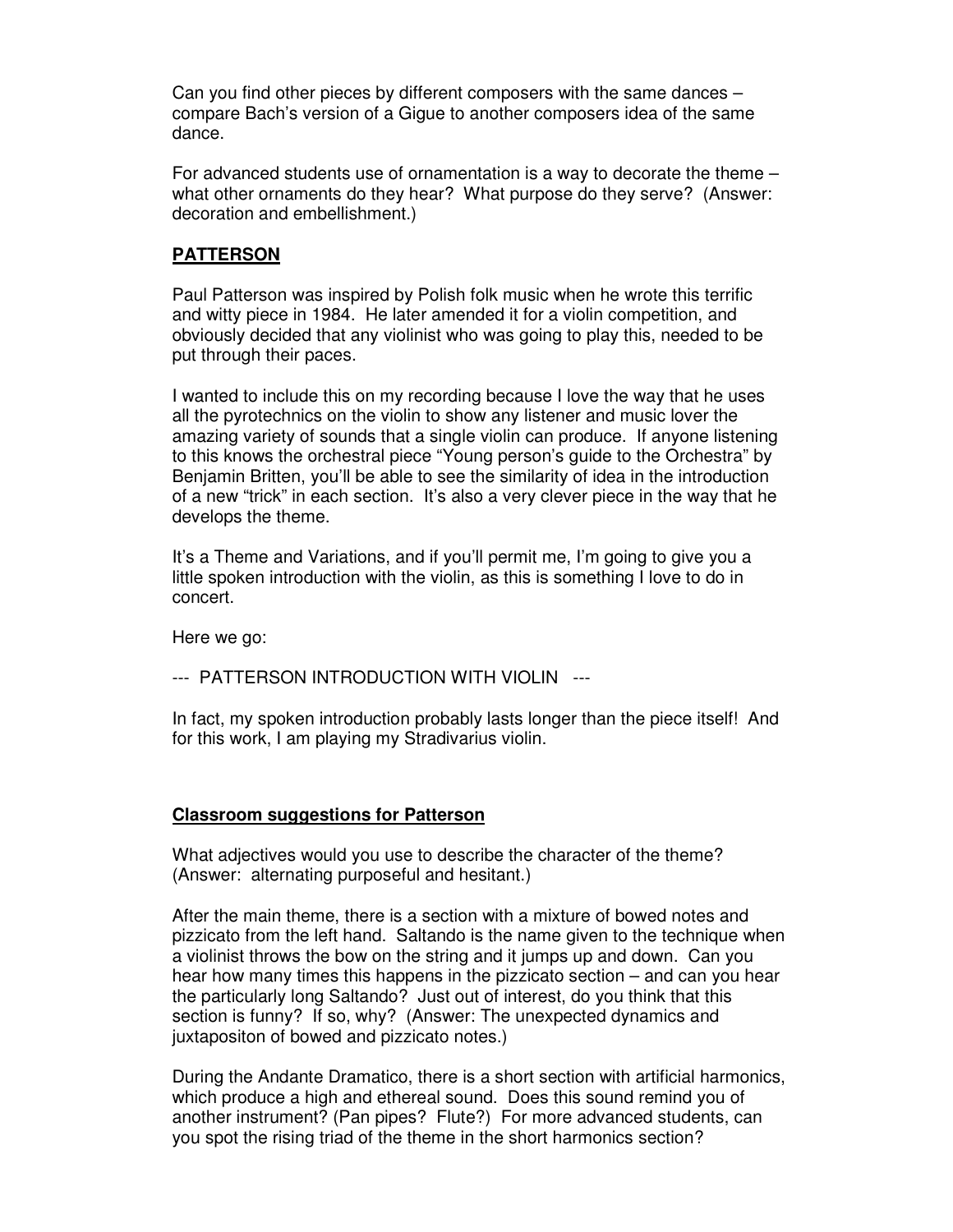Just after that section, I use the mute to change the sound. Do you know how a mute works and what is happening to cause the change in the sound? (Answer: when you put the mute on the bridge of the violin, the weight and pressure inhibit the sound from resonating.)

Paul Patterson chooses to bring back the main theme at the end of the piece – do you know the name given to this type of form in a piece of classical music? (Answer: Cyclic.) Do you know any other works in which a composer also employs this technique? (Answer: Many great composers choose to bring back the theme from the opening section of a piece into the last section or movement. It lends unity to the whole work. One of my most favourite examples of this is in the great orchestral masterpiece by Janacek, entitled Sinfonietta. When the theme is brought back in the final movement, Janacek embellishes it and makes it much more grandiose, which is very exhilarating.)

# **YSAYE**

 Like Bach, Ysaye wrote 6 works for unaccompanied violin and one of the reasons why I wanted to record this third sonata is that it couldn't be more stylistically different from the Bach. So, if you didn't like the Bach at all, have a listen to this and see whether it's more up your street!

Eugene Ysaye was a great violinist of his time, born in Belgium in1858 where he also died in 1931 after contracting diabetes.

His six sonatas were each dedicated to a great violinist of the time, and are both musically and technically challenging for a violinist. The sonata that I'm going to play, entitled "Ballade", is dedicated to the Romanian Georges Enescu who would have been about 43 years old and probably at the height of his prowess when this work was written in 1924.

For those of you who are new to the Ballade, don't be put off by the slow and rather weird-sounding introduction. It lasts approximately 2 and a half minutes and, once you get to know this piece, you'll easily see the idea behind it, and why Ysaye chose to begin his sonata in this mysterious way. To me, it feels like a fiery volcano waiting to erupt, or a roller coaster, slowly and inexorably working its way to the summit, before plunging everyone into the ride of their lives!

Often in classical music, a sonata has three or more movements, but this sonata is conceived in one continuous movement with distinct sections. Also, unlike the Bach, the piece is predominantly in the minor key, rather than the major key. Once we finally get to the main idea, it turns out to be a dance in 3/8 time, but it's a wild dance, full of testosterone, and there's a little kick in the tail at the end of each phrase. Ysaye even tells the violinist to play the Theme "with bravura".

After this passionate statement, there follows a wonderful section full of fleeting demi-semi quavers. If you thought the Bach Preludio was fast and furious, Ysaye takes this to another level entirely, adding double stopping into the bargain! The music sweeps high and low, only pausing briefly to collect itself